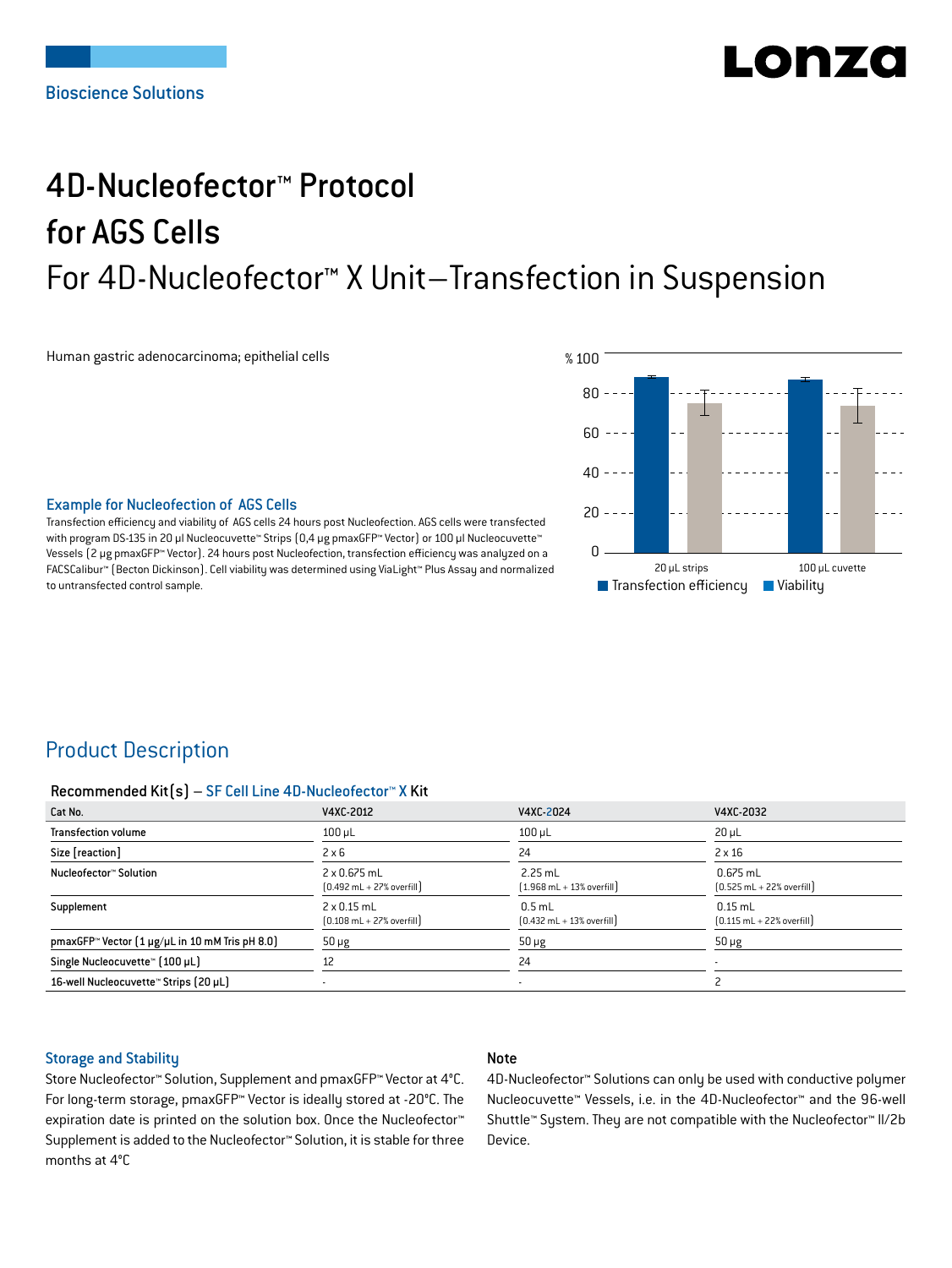## Required Material

#### Note

Please make sure that the supplement is added to the Nucleofector<sup>™</sup> Solution prior to use. For preparing aliquots, mix Nucleofector™ Solution and Supplement in a ratio of 4.5 : 1 (see Table 1).

- 4D-Nucleofector™ System (4D-Nucleofector™ Core and X Unit)
- Supplemented 4D-Nucleofector™ Solution at room temperature
- Supplied 100 µL single Nucleocuvette™ or 20 µL 16-well Nucleocuvette™ Strips
- Compatible tips for 20 µL Nucleocuvette™ Strips: epT.I.P.S. [US/ CDN: Eppendorf North America, Cat. No. 2491.431, Rest of World: Eppendorf AG, Cat. No. 0030073.266], Matrix TallTips™ [Matrix Technologies Corp., Cat. No. 7281] or LTS Tips [Rainin Instrument, LLC, Cat. No. SR-L10F, SR/SS-L250S, SR/SS-L300S]. Before using other types of pipette tips, please ensure they reach the bottom of the Nucleocuvette™ wells without getting stuck
- Supplied pmaxGFP™ Vector, stock solution 1 μg/μL

#### Note

When using pmaxGFP™ Vector as positive control, dilute the stock solution to an appropriate working concentration that allows pipetting of the recommended amounts per sample (see Table 3). Make sure that the volume of substrate solution added to each sample does not exceed 10% of the total reaction volume (2 μL for 20 μL reactions; 10 μL for 100 μL reactions).

- Substrate of interest, highly purified, preferably by using endotoxin-free kits; A260:A280 ratio should be at least 1.8
- Cell culture plates of your choice
- For detaching cells: 2.5 mg/mL Trypsin and 1 mg/mL EDTA in PBS and supplemented culture media or PBS/0.5% BSA
- Culture medium: Ham's F12K Medium, 90%; fetal bovine serum, 10%
- Prewarm appropriate volume of culture medium to 37°C (see Table 2)
- Appropriate number of cells/sample (see Table 3)

## 1. Pre Nucleofection

#### Cell culture recommendations

- 1.1 Replace media every 2 3 days
- 1.2 Passage cells at 80% confluency. Do not passage more than 25 times
- 1.3 Subculture 2 3 days before Nucleofection
- 1.4 Optimal confluency for Nucleofection: 75 85%. Higher cell densities may cause lower Nucleofection Efficiencies

#### **Trypsinization**

- 1.5 Remove media from the cultured cells and wash cells once with an appropriate volume of PBS
- 1.6 For harvesting, incubate the cells ~5 minutes at 37°C with an appropriate volume of indicated trypsinization reagent (please see required material)
- 1.7 Neutralize trypsinization reaction with supplemented culture medium or PBS/0.5% BSA once the majority of the cells (>90 %) have been detached

## 2. Nucleofection

For Nucleofection sample contents and recommended Nucleofector™ Program, please refer to Table 3.

- 2.1 Please make sure that the entire supplement is added to the Nucleofector™ Solution
- 2.2 Start 4D-Nucleofector™ System and create or upload experimental parameter file (for details see device manual)
- 2.3 Select/Check for the appropriate Nucleofector™ Program (see Table 3)
- 2.4 Prepare cell culture plates by filling appropriate number of wells with desired volume of recommended culture media (see Table 4) and pre-incubate/equilibrate plates in a humidified 37°C/5% CO<sub>2</sub> incubator
- 2.5 Pre-warm an aliquot of culture medium to 37°C (see Table 4)
- 2.6 Prepare plasmid DNA or pmaxGFP™ Vector or siRNA (see Table 3)
- 2.7 Harvest the cells by trypsinization (please see 1.5–1.7)
- 2.8 Count an aliquot of the cells and determine cell density
- 2.9 Centrifuge the required number of cells (see Table 3) at 90xg for 10 minutes at room temperature. Remove supernatant completely
- 2.10 Resuspend the cell pellet carefully in room temperature 4D-Nucleofector™ Solution (see Table 3)
- 2.11 Prepare mastermixes by dividing cell suspension according to number of substrates
- 2.12 Add required amount of substrates to each aliquot (max. 10% of final sample volume)
- 2.13 Transfer mastermixes into the Nucleocuvette™ Vessels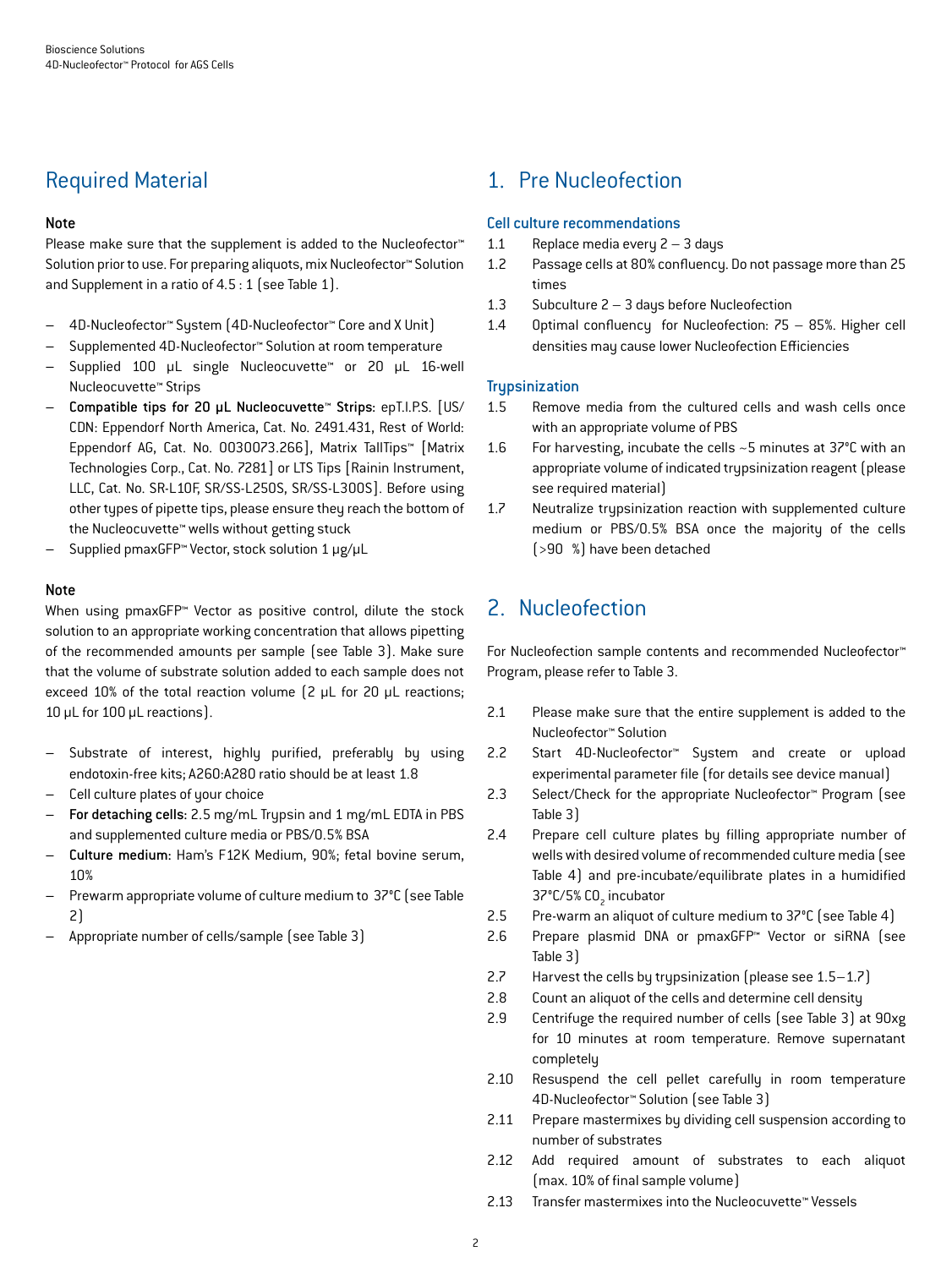#### Note

As leaving cells in Nucleofector™ Solution for extended periods of time may lead to reduced transfection efficiency and viability it is important to work as quickly as possible. Avoid air bubbles while pipetting

- 2.14 Gently tap the Nucleocuvette™ Vessels to make sure the sample covers the bottom of the cuvette
- 2.15 Place Nucleocuvette™ Vessel with closed lid into the retainer of the 4D-Nucleofector™ X Unit. Check for proper orientation of the Nucleocuvette™ Vessel
- 2.16 Start Nucleofection Process by pressing the "Start" on the display of the 4D-Nucleofector™ Core Unit (for details, please refer to the device manual)
- 2.17 After run completion, carefully remove the Nucleocuvette™ Vessel from the retainer
- 2.18 Resuspend cells with pre-warmed medium (for recommended volumes see Table 2). Mix cells by gently pipetting up and down two to three times. When working with the 100 µL Nucleocuvette™ use the supplied pipettes and avoid repeated aspiration of the sample

2.19 Plate desired amount of cells in culture system of your choice (for recommended volumes see Table 2).

## 3. Post Nucleofection

3.1 Incubate the cells in humidified  $37^{\circ}$ C/5% CO<sub>2</sub> incubator until analysis. Gene expression or down regulation, respectively, is often detectable after only 4 – 8 hours

#### Table 1: Volumes required for a single reaction

|                                  | 100 µL Single Nucleocuvette™ | 20 µL Nucleocuvette™ Strip |
|----------------------------------|------------------------------|----------------------------|
| Volume of Nucleofector™ Solution | 82 µL                        | 16.4 uL                    |
| <b>Volume of Supplement</b>      | 18 µL                        | $3.6 \mu L$                |

#### Table 2: Required amounts of cells and media for Nucleofection

|                                               |                                    | 100 µL Single Nucleocuvette™            | 20 µL Nucleocuvette™ Strip |
|-----------------------------------------------|------------------------------------|-----------------------------------------|----------------------------|
| Culture plate format                          |                                    | 6-well plate                            | 96-well plate              |
| Culture medium                                | Pre-filled in plate                | 1500 µL                                 | 175 uL                     |
|                                               | Added to sample post Nucleofection | $400 \mu L$                             | $80 \mu L$                 |
| Volume of sample transferred to culture plate |                                    | complete sample (use supplied pipettes) | $25$ µL                    |
| Final culture volume                          |                                    | 1500 µL                                 | 200 uL                     |

#### Table 3: Contents of one Nucleofection sample and recommended program

|                              |                                         | 100 µL Single Nucleocuvette™                                                         | 20 µL Nucleocuvette™ Strip                                                             |
|------------------------------|-----------------------------------------|--------------------------------------------------------------------------------------|----------------------------------------------------------------------------------------|
| Cells                        |                                         | $5 \times 10^5$<br>[Lower or higher cell numbers may influence transfection results] | $1 \times 10^{5}$<br>[Lower or higher cell numbers may influence transfection results] |
| Substrate*                   | pmaxGFP™ Vector                         | $2 \mu g$                                                                            | $0.4 \mu g$                                                                            |
| or                           | plasmid DNA (in H <sub>2</sub> O or TE) | $2-5 \mu g$                                                                          | $0.4 - 1 \mu$ g                                                                        |
| or                           | siRNA                                   | 30-300 nM siRNA (3-30 pmol/sample)                                                   | $30-300$ nM siRNA $(0.6-6$ pmol/sample)                                                |
| SF4D-Nucleofector™X Solution |                                         | $100$ $\mu$ L                                                                        | $20 \mu L$                                                                             |
| Program                      |                                         | DS-135                                                                               | <b>DS-135</b>                                                                          |

\* Volume of substrate should comprise maximum 10% of total reaction volume